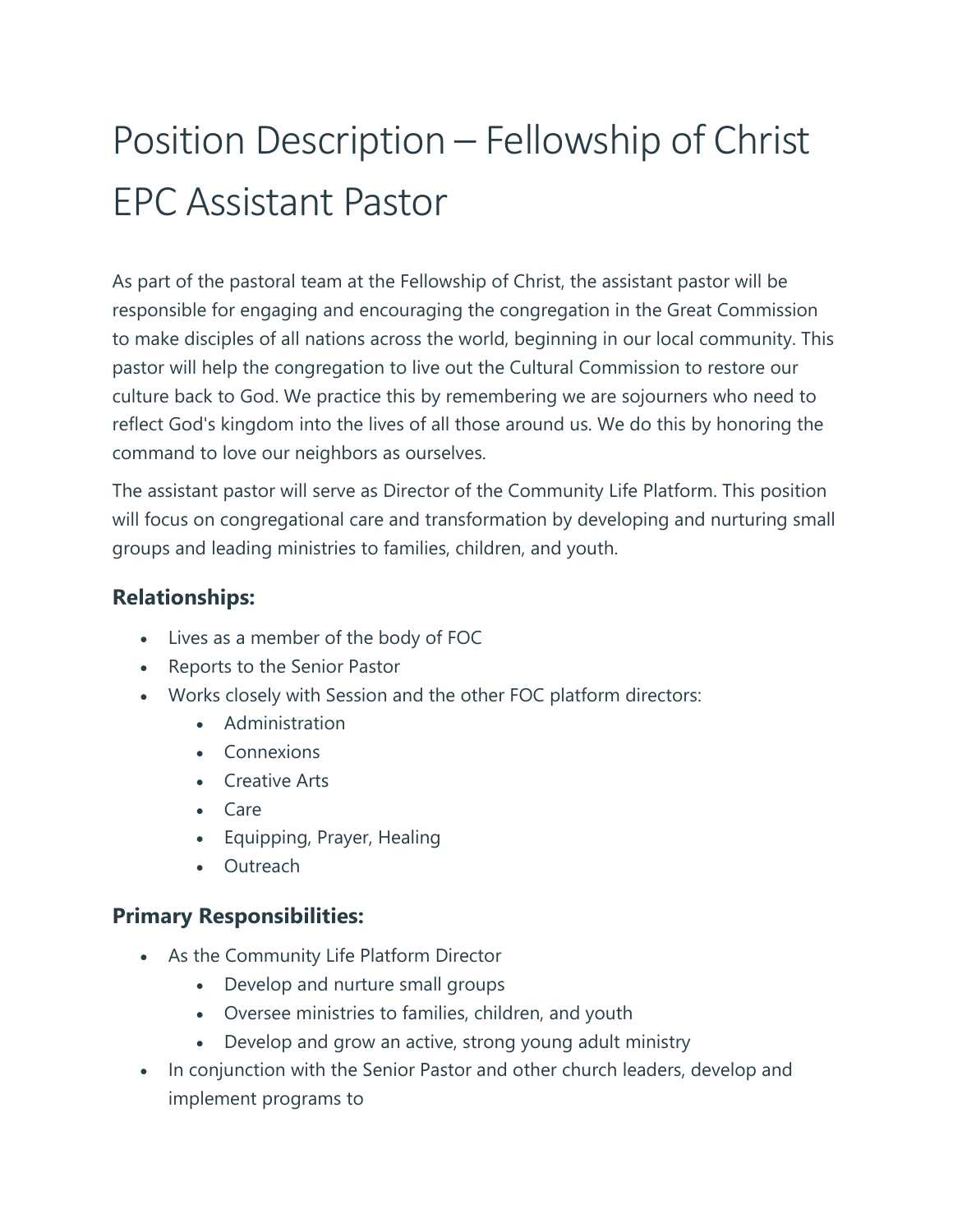- Keep our community present, engaged, and committed
- Build and cultivate discipleship through study and outreach groups
- Identify, nurture, and train the next generation of spiritual church leaders
- Oversee general congregational care
- Preach and teach in cooperation with the Senior Pastor
- Participate actively in local outreach opportunities
- Encourage and maintain the prayer life of the congregation
- Participate actively in the administrative management of the church

## **Related Responsibilities:**

- Complete the FOC core leadership training curriculum, including courses on "Building with the Spirit," prophecy, and inner healing
- Participate in FOC Session and staff meetings
- Maintain professional development through outside study, seminar attendance and/or association relationships as appropriate to fulfilling the position
- Other pastoral responsibilities as requested by Senior Pastor

# **Key Qualifications:**

- Committed follower of Jesus Christ as Lord and Savior, whose life exhibits the fruit of the Spirit
- Belief in the Bible as the Word of God
- A servant's heart: humble, teachable, willing listener
- Discerns and practices the gifts of the Holy Spirit
- Understands and embodies these FOC distinctives:
	- *Intimacy* with Jesus, Father, and Holy Spirit
	- *Healing* care for individuals' spiritual, emotional, and physical healing
	- Teaching and training for all through our School of Equipping
	- *Worship* in all its forms as a priority
	- *Hospitality*: a safe place where people come and find a home/community
- Ability to articulate personal faith and preach effectively
- Ability to disciple young adults on an individual and small group basis
- Ability to reach out to the unchurched
- Ability to lead with maturity and work as a team with staff and members
- Motivated and self-disciplined, with strong program and time management skills